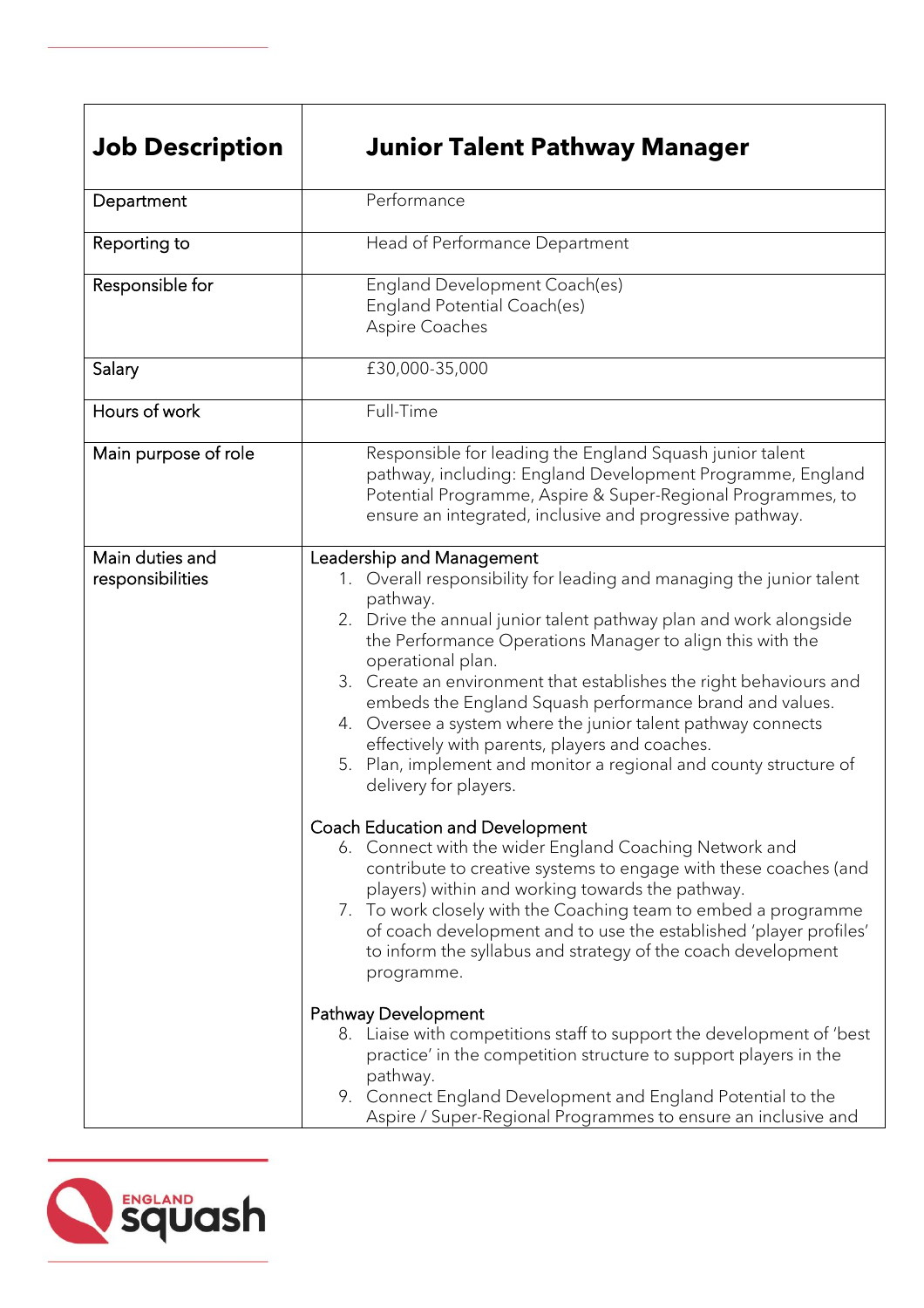| progressive pathway is established for players to reach their<br>potential.                                      |
|------------------------------------------------------------------------------------------------------------------|
| 10. Aligned to the 'What It Takes To Win' model and our player                                                   |
| development philosophy, refine the progressive player profiles at                                                |
| each phase of the junior talent pathway.                                                                         |
| 11. Alongside the National Coaching Team, attend agreed squads as                                                |
| required.                                                                                                        |
| 12. In collaboration with the National Coach and Performance                                                     |
| Operations Manager, develop an athlete transition programme to                                                   |
| support players entering and exiting the player pathway.                                                         |
| 13. Lead on the development and implementation of a player<br>wellbeing programme across the pathway.            |
|                                                                                                                  |
| <b>Administration and Operations</b>                                                                             |
| 14. Oversee and communicate the selection of England junior teams                                                |
| and players for World / European / National Age Group<br>Championships.                                          |
| 15. In conjunction with the Performance Operations Manager and                                                   |
| relevant Talent Pathway Coach(es) oversee the allocation of                                                      |
| external funding and/or support service awards.                                                                  |
| 16. Be the key point of contact for junior talent pathway coaches.                                               |
| 17. Reporting on the junior talent pathway programme for internal                                                |
| monthly meetings, Sport England reviews and to board,                                                            |
| management groups and committees as required.<br>18. Ensure appropriate squad feedback reports and annual player |
| reviews are conducted, set performance goals and regularly                                                       |
| monitor performance.                                                                                             |
| 19. Implement a system of data management to collect necessary                                                   |
| data to inform future decisions and ensure relevant KPI's are                                                    |
| achieved.                                                                                                        |
| Miscellaneous                                                                                                    |
| 20. The post-holder's duties must at all times be carried out in                                                 |
| compliance with our Equal Opportunities Policy, and Child                                                        |
| Protection and Vulnerable Groups Policy.                                                                         |
| 21. Ensure the health and safety of all staff, volunteers, personnel and                                         |
| resources within the post-holder's duties and personal                                                           |
| responsibilities are as per the requirements of the Health and                                                   |
| Safety at Work Act 1974.<br>22. To undertake other such duties and responsibilities that the post-               |
| holder may from time to time be directed to perform by England                                                   |
| Squash.                                                                                                          |
| 23. Willing and able to work unsocial hours. The role will include                                               |
| some evening and weekend work plus travelling with overnight                                                     |
| stays.                                                                                                           |
|                                                                                                                  |
|                                                                                                                  |
|                                                                                                                  |